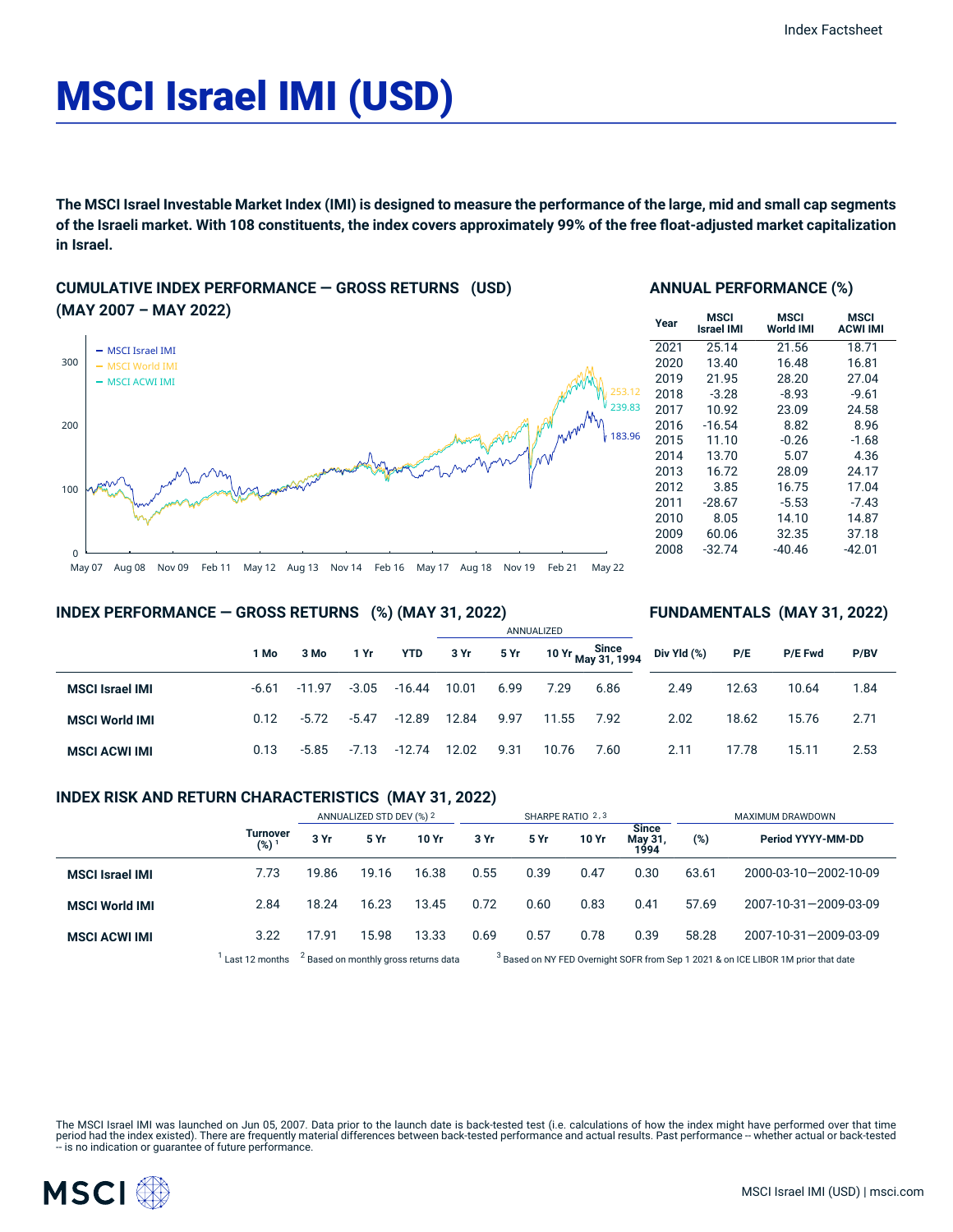# **INDEX CHARACTERISTICS**

| MAY 31, 2022 | <b>Index Factsheet</b> |
|--------------|------------------------|
|              |                        |

|                     | <b>MSCI Israel IMI</b>        |                             | <b>Float Adj Mkt</b>  | Index     | <b>Sector</b>      |
|---------------------|-------------------------------|-----------------------------|-----------------------|-----------|--------------------|
| Number of           | 108                           |                             | Cap<br>(USD Billions) | $Wt.$ (%) |                    |
| <b>Constituents</b> |                               | <b>BANK LEUMI LE-ISRAEL</b> | 14.39                 | 7.84      | <b>Financials</b>  |
|                     | <b>Mkt Cap (USD Millions)</b> | CHECK POINT SOFTW (USD)     | 13.29                 | 7.24      | Info Tech          |
| <b>Index</b>        | 183,618.40                    | <b>NICE</b>                 | 12.70                 | 6.92      | Info Tech          |
| Largest             | 14,393.92                     | <b>BANK HAPOALIM</b>        | 10.48                 | 5.71      | <b>Financials</b>  |
| <b>Smallest</b>     | 93.98                         | TEVA PHARMA IND ADR         | 10.04                 | 5.47      | <b>Health Care</b> |
| Average             | 1,700.17                      | <b>ICL GROUP</b>            | 7.85                  | 4.27      | <b>Materials</b>   |
| <b>Median</b>       | 766.55                        | <b>ISRAEL DISCOUNT BANK</b> | 6.98                  | 3.80      | <b>Financials</b>  |
|                     |                               | CYBERARK SOFTWARE (USD)     | 5.52                  | 3.01      | Info Tech          |
|                     |                               | <b>ELBIT SYSTEMS</b>        | 5.37                  | 2.93      | <b>Industrials</b> |
|                     |                               | <b>TOWER SEMICONDUCTOR</b>  | 5.05                  | 2.75      | Info Tech          |
|                     |                               | Total                       | 91.68                 | 49.93     |                    |

**TOP 10 CONSTITUENTS**

# **FACTORS - KEY EXPOSURES THAT DRIVE RISK AND RETURN MSCI FACTOR BOX**



# **SECTOR WEIGHTS**



# **MSCI FaCS**



relative to a broad global index - MSCI ACWI IMI.

Neutral factor exposure (FaCS = 0) represents MSCI ACWI IMI.